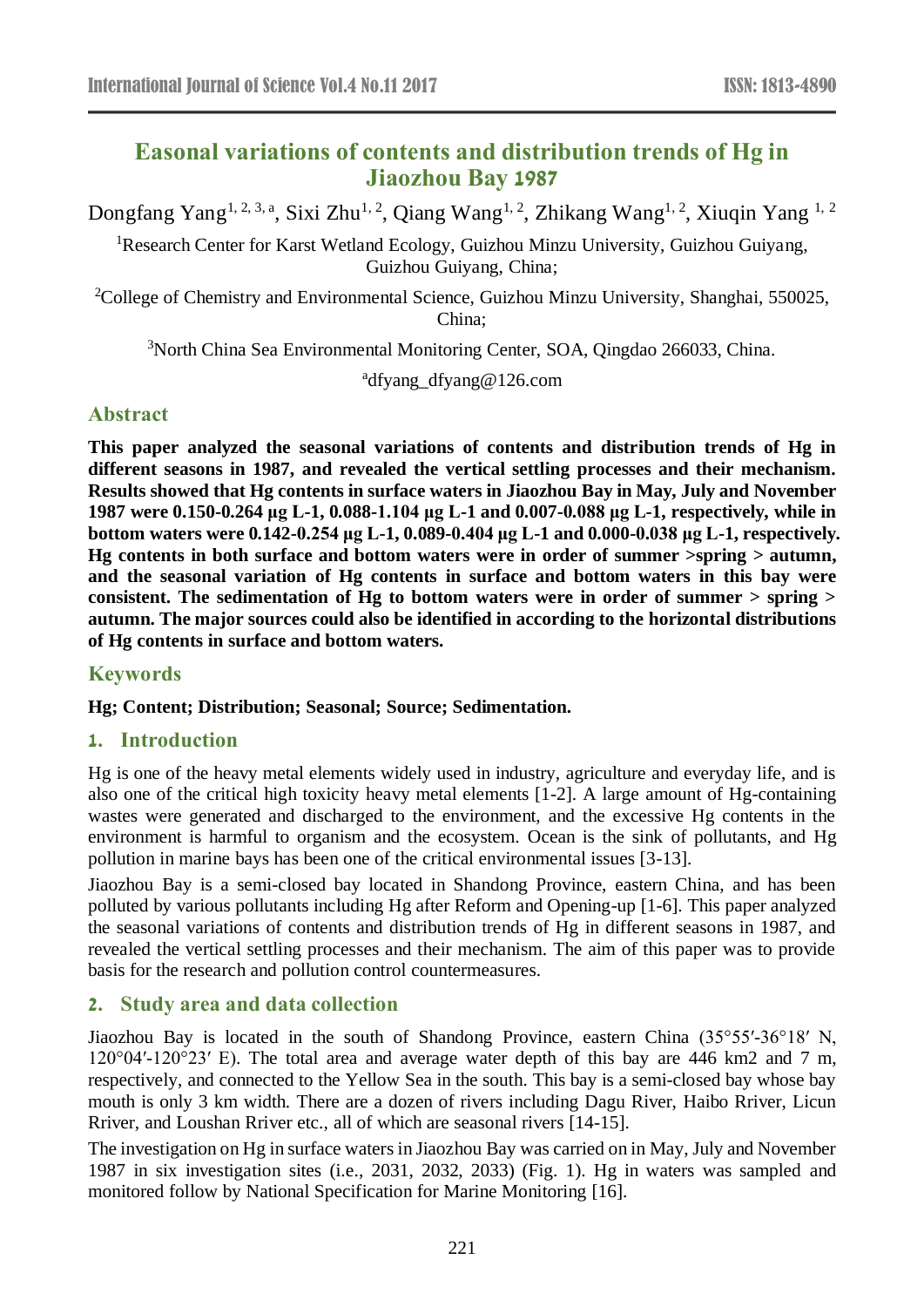

Fig.1 Geographic location and sampling sites of Jiaozhou Bay

## **3. Results and discussion**

Seasonal variations of Hg. River flow and marine current were the two major Hg sources in Jiaozhou Bay. By means of vertical water's effect [17-19], Hg contents were changing along with the transporting process through water body. Hg contents in surface waters in Jiaozhou Bay in May, July and November 1987 were 0.150-0.264 μg L-1, 0.088-1.104 μg L-1 and 0.007-0.088 μg L-1, respectively, while in bottom waters were 0.142-0.254 μg L-1, 0.089-0.404 μg L-1 and 0.000-0.038 μg L-1, respectively. In study area, May, July and November belong to spring, summer and autumn, respectively. It could be found that Hg contents in both surface and bottom waters were in order of summer >spring > autumn. This indicated that the seasonal variation of Hg contents in surface and bottom waters in this bay were consistent.

The seasonal variation of the growth and reproduction of plankton was impacting the seasonal variation of pollutants in marine bay. The growth and reproduction of plankton were increasing in spring, and were very rapid in summer, and then were decreasing in autumn [15]. The increasing or decrease of the growth and reproduction of plankton could result in the increasing or decrease of the absorption ability of suspended particular matters, as well as the increasing or decrease of sedimentation of Hg to sea bottom [13]. Hence, the sedimentation of Hg to bottom waters were in order of summer > spring > autumn.

In spring 1987, the major Hg source was river flow, and Hg content in surface water was relative high as 0.264 μg L-1, and Hg content in bottom waters was also relative high (0.254 μg L-1) by means of vertical water's effect. In summer 1987, one of the major Hg sources was river flow yet the source strength was higher (1.104 μg L-1), another major Hg source was marine current. Hence, the source input of Hg to this bay was increase in summer, and a large amount of Hg was transported to bottom water since the sedimentation of Hg was highest summer. Therefore, Hg contents in bottom waters in summer 1987 could be as high as 0.404 μg L-1. There were little river flow source input to the bay in autumn, and the source strength of marine current was very weak (0.088 μg L-1), resulted in Hg contents in both surface and bottom waters were lowest within year.

Distribution trends of Hg. In according to the geographic location, sampling sites of 2033, 2023 and 2031 were located in the inside of the bay mouth, middle of the bay mouth and outside of the bay mouth, respectively. In May 1987, Hg contents and surface and bottom waters were decreasing from the inside of the bay mouth to the outside of the bay mouth. In July and November 1987, Hg contents and surface and bottom waters were increasing from the inside of the bay mouth to the outside of the bay mouth. Hence, it could be found that the horizontal distributions of Hg contents in surface and bottom waters were consistent in different seasons. The reason was that Hg contents could be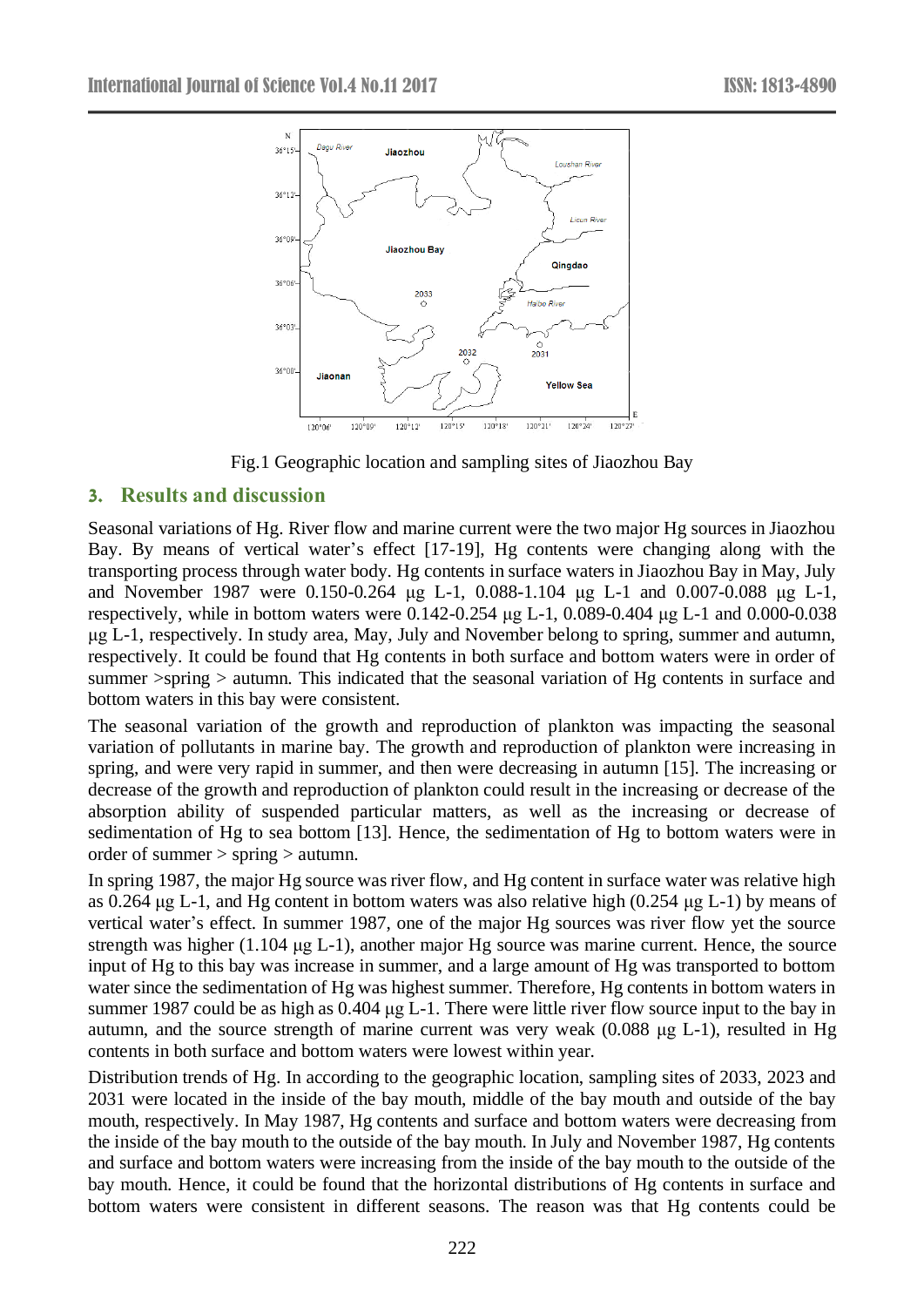transported to sea bottom rapidly by means of vertical water's effect, no matter Hg contents were high or low in waters. That was the spatial sedimentation processes of Hg contents.

In general, st spatial scale, a big part of Hg was absorbed to suspended particular matters, and could be transported to sea bottom rapidly by means of vertical water's effect, no matter Hg contents were high or low in waters. Meanwhile, the source of Hg determined the horizontal distributions of Hg contents in surface and bottom waters. Horizontal distribution trends of Hg contents in surface and bottom waters were decreasing from the high value center (the location of source input) to locations far away along with the distance. Hence, once the horizontal distributions of Hg contents in surface and bottom water were identified, the major sources could also be identified.

### **4. Conclusion**

Hg contents in surface waters in Jiaozhou Bay in May, July and November 1987 were 0.150-0.264 μg L-1, 0.088-1.104 μg L-1 and 0.007-0.088 μg L-1, respectively, while in bottom waters were 0.142-0.254 μg L-1, 0.089-0.404 μg L-1 and 0.000-0.038 μg L-1, respectively. Hg contents in both surface and bottom waters were in order of summer  $>$ spring  $>$  autumn.

The seasonal variation of Hg contents in surface and bottom waters in this bay were consistent. The seasonal variation of the growth and reproduction of plankton was impacting the seasonal variation of pollutants in marine bay. The sedimentation of Hg to bottom waters were in order of summer > spring > autumn. The major sources could also be identified in according to the horizontal distributions of Hg contents in surface and bottom waters.

### **Acknowledgments**

This research was sponsored by Doctoral Degree Construction Library of Guizhou Nationalities University, the China National Natural Science Foundation (31560107), and Research Projects of Guizhou Nationalities University ([2014]02), Research Projects of Guizhou Province Ministry of Education (KY [2014] 266), Research Projects of Guizhou Province Ministry of Science and Technology (LH [2014] 7376).

#### **References**

- [1] Yang DF and Miao ZQ: Marine Bay Ecology (I): Beijing, Ocean Precess, (2010), p. 1-320. (in Chinese)
- [2] Yang DF and Gao ZH: Marine Bay Ecology (II): Beijing, Ocean Precess, (2010), p. 1-330. (in Chinese)
- [3] Chen Y, Gao ZH, Qu YH, et al.: Chinese Journal of Oceanology Limnology, Vol. 25(2007), p. 455-458. (in Chinese)
- [4] Yand DF, Cao HR, Gao ZH, et al.: Ocean Environmental Science, Vol. 27 (2008), p. 37-39.
- [5] Yang DF, Wang LL, Gao ZH, et al.: Ocean Environmental Science, Vol. 28 (2009), p. 501-505 .
- [6] Chen Y, Zhang YJ, Guo JH, et al.: Ocean Development and Management, Vol. 30 (2013), p. 81-83.
- [7] Yang DF, Sun PY, Ju L, et al: Coastal Engineering, Vol. 32(2013), p.65-76.
- [8] Yang DF, Xu ZJ Qu YF, et al.:Coastal Engineering, Vol. 33(2014), p. 67-78.
- [9] Chen Y, Qu YF, Pei RL, et al.:Advanced Materials Research, Vol.955-959 (2014), p. 2491-2495.
- [10]Yang DF, Zhu SX, Wang FY, et al.:Advanced Materials Research, Vol.955-959(2014), p. 2496-2500.
- [11]Yang DF, Zhu SX, Wang FY, et al.: Applied Mechanics and Materials, Vol.556-562 (2014), p. 633-636.
- [12]Yang DF, Wang FY, He HZ, et al.: Advanced Materials Research, Vols.955-959(2014),p. 1443-1447.
- [13] Yang DF, GENG X, QU YF, et al.: Ocean Development and Management, Vol. 31 (2014), p. 112-118. (in Chinese)